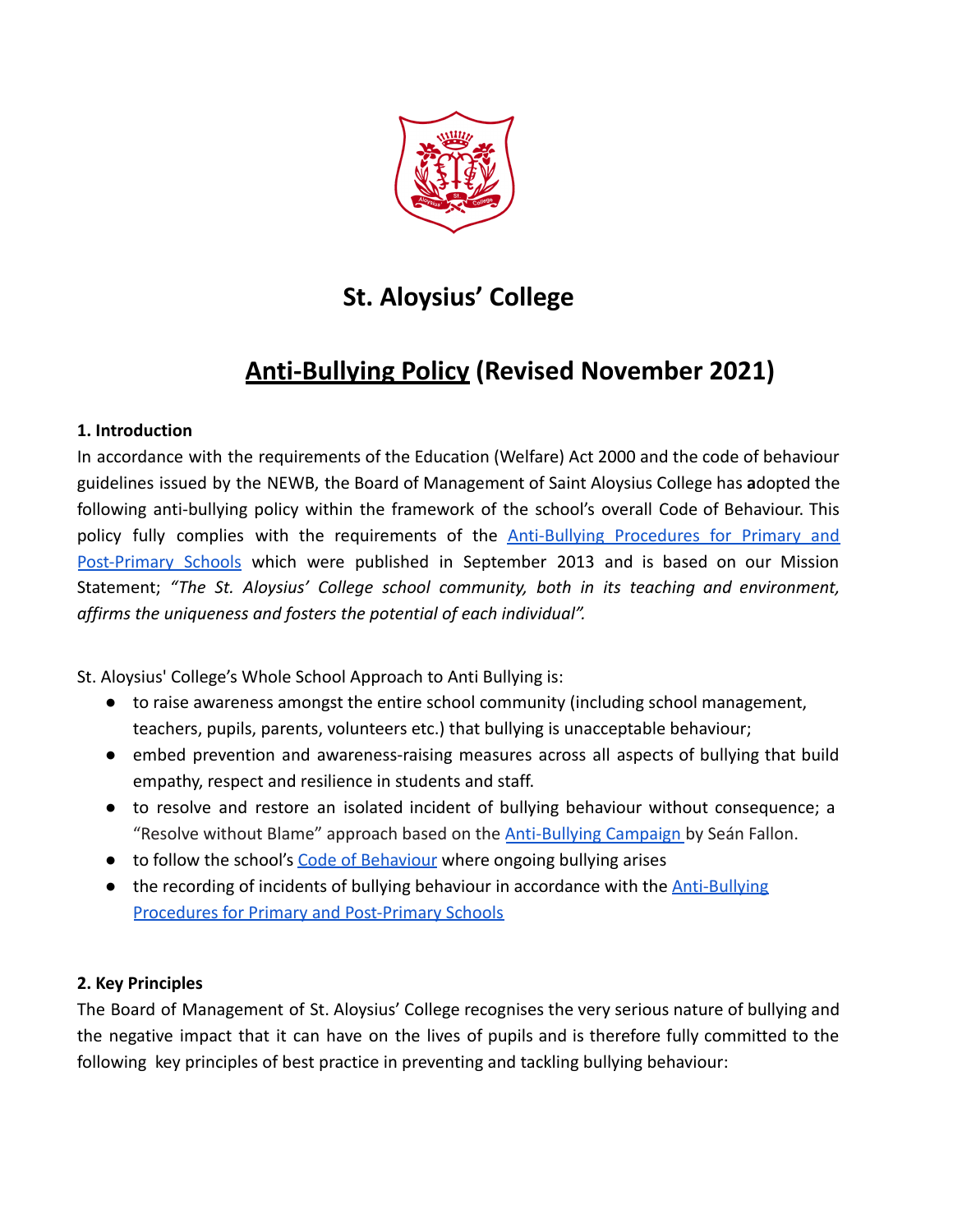- A positive school culture and climate which:
	- is welcoming of difference and diversity and is based on inclusivity
	- encourages pupils to disclose and discuss incidents of bullying behaviour in a non-threatening environment
	- And promotes respectful relationships across the school community
- Effective leadership
- A school-wide approach
- A shared understanding of what bullying is and its impact
- Implementation of education and prevention strategies (including awareness raising measures)
	- that build empathy, respect and resilience in pupils
	- $\circ$  and explicitly address the issues of cyber-bullying and identity-based bullying including in particular, homophobic and transphobic bullying.
- Effective supervision and monitoring of pupils
- Supports for staff
- Consistent recording, investigation and follow up of bullying behaviour (including use of established intervention strategies)
- Ongoing evaluation of the effectiveness of the anti-bullying policy

### **3. Types of Bullying**

In accordance with the **Anti-Bullying Procedures for Primary and [Post-Primary](https://drive.google.com/file/d/1-aj4s1QbeL_Tcl2uKvJHmzb0KkPwBP65/view?usp=sharing) Schools** bullying is defined as follows:

*Bullying is unwanted negative behaviour, verbal, psychological or physical conduct, by an individual or group against another person (or persons) and which is repeated over time.*

The following types of bullying behaviour are included in the definition of bullying:

- deliberate exclusion, malicious gossip and other forms of relational bullying
- cyber-bullying and
- identity-based bullying such as homophobic bullying, racist bullying, bullying based on a person's membership of the Traveller community and bullying of those with disabilities or special educational needs.

Isolated or once-off incidents of intentional negative behaviour, including a once-off offensive or hurtful text message or other private messaging, do not fall within the definition of bullying and should be dealt with, as appropriate, in accordance with the school's code of behaviour.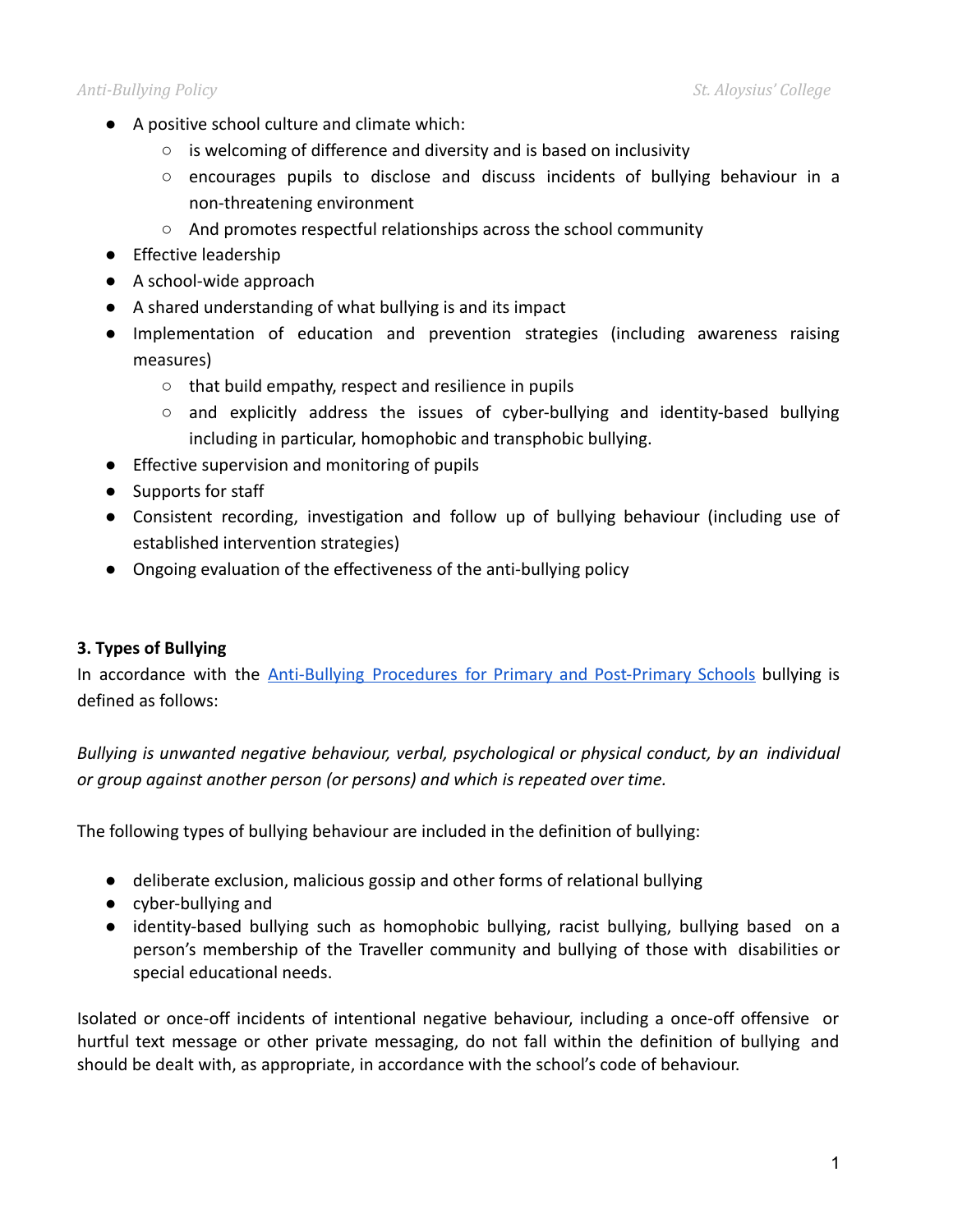However, in the context of this policy, placing a once-off offensive or hurtful public message, image or statement on a social network site or other public forum where that message, image or statement can be viewed and/or repeated by other people will be regarded as bullying behaviour.

Negative behaviour that does not meet this definition of bullying will be dealt with in accordance with the school's [Code of Conduct & Cooperation](https://drive.google.com/file/d/1kln95TpUZ6FeI6JLilDwsrq3gc2kKc5E/view?usp=sharing).

Additional information on different types of bullying is set out in Section 2 of the [Anti-Bullying](https://drive.google.com/file/d/1-aj4s1QbeL_Tcl2uKvJHmzb0KkPwBP65/view?usp=sharing) Procedures for Primary and [Post-Primary](https://drive.google.com/file/d/1-aj4s1QbeL_Tcl2uKvJHmzb0KkPwBP65/view?usp=sharing) Schools). Negative behaviour that does not meet this definition of bullying will be dealt with in accordance with the College's Code of Behaviour.

### **4. The relevant teacher(s) for investigating and dealing with bullying are:**

In St. Aloysius' College the relevant teachers are the relevant Year Heads and Deputy Principals. The Year Heads form part of an Anti-Bullying team and refer to one of the Deputy Principals, one for Junior & Senior School, who completes the initial investigation. The issue may then according to severity be referred to the Principal.

### **5. Education and prevention strategies (including strategies specifically aimed at cyber bullying and identity-based bullying including in particular, homophobic and transphobic bullying) that are used by the school are as follows:** (see Section 6.5 of the [Anti-Bullying](https://drive.google.com/file/d/1-aj4s1QbeL_Tcl2uKvJHmzb0KkPwBP65/view?usp=sharing) Procedures for Primary and [Post-Primary Schools\)](https://drive.google.com/file/d/1-aj4s1QbeL_Tcl2uKvJHmzb0KkPwBP65/view?usp=sharing):

- St. Aloysius' College makes it clear to all members of the school community that bullying of any kind is unacceptable, irrespective of whether it is a student, a staff member or any other person that is the subject of such behaviour. In this context, all members of the College community have a duty to bring to the attention of the relevant Year Head, Principal or Deputy Principal any incident of cyber bullying or harassment that they know about or suspect
- While, when investigating and dealing with bullying the primary focus is on resolving differences and restoring, as far as is practicable, the relationships of the parties involved (rather than apportioning blame), the College nevertheless reserves the right to take disciplinary action (up to and including suspension and expulsion), where such is warranted, in accordance with the college's Code of Conduct & [Cooperation](https://drive.google.com/file/d/1kln95TpUZ6FeI6JLilDwsrq3gc2kKc5E/view?usp=sharing), against those who bully others.
- The prevention and awareness of bullying is integral to this policy and students will, through both their curricular, extra-curricular programmes and assemblies, be provided with opportunities to develop a positive sense of self-worth
- The focus of the College's prevention strategy will be to build empathy, respect and resilience in students and establish a positive school culture and climate (Appendix 2)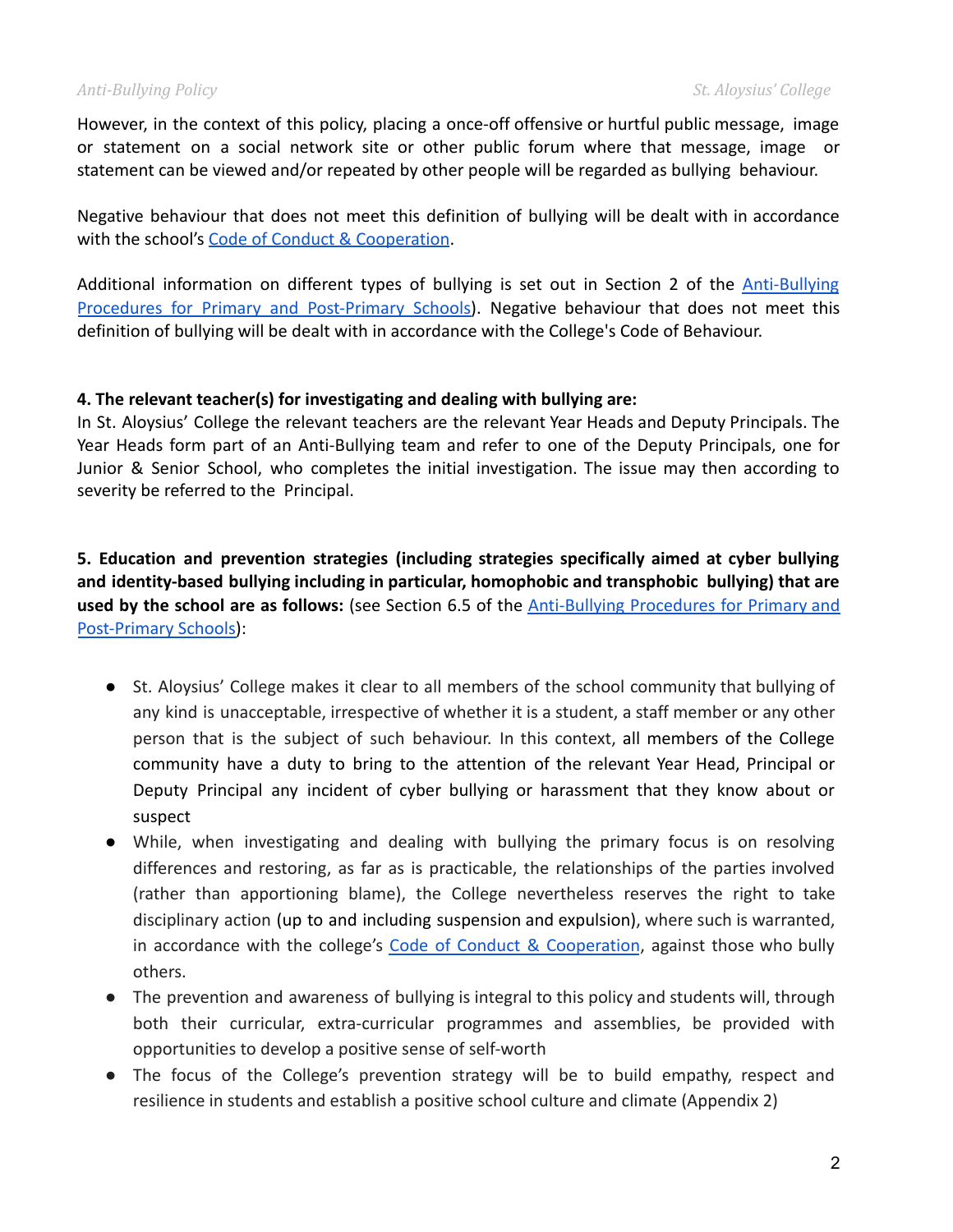### *Anti-Bullying Policy St. Aloysius' College*

- Students will be provided with opportunities to understand the causes and effects of bullying, the issue of identity-based bullying and in particular homophobic and trans-phobic bullying. This will include discussions with staff, parents and students about [statements](https://docs.google.com/presentation/d/1ijZuLLqAz3ra8g4QN77hKi56RHk_JuoGPIC7Nsg7Cpg/edit?usp=sharing) of welcome and respect for LGBTQ+ members of the College [community](https://docs.google.com/presentation/d/1ijZuLLqAz3ra8g4QN77hKi56RHk_JuoGPIC7Nsg7Cpg/edit?usp=sharing), teaching the Social, Personal, Health Education (SPHE) resource, [Growing](https://drive.google.com/file/d/1K85qaaK3OVMZC7mpVuZ3u3mCptM0bD3d/view?usp=sharing) Up LGBT and (as appropriate) participating in LGBT awareness events.
- The College recognises that the **SPHE [curriculum](https://sphe.ie/)** makes specific provision for exploring bullying as well as the inter-related areas of belonging and integrating, communication, conflict, friendship, personal safety and relationships. Second Year SPHE teachers will deliver the **FUSE [programme](https://antibullyingcentre.ie/fuse/):** an Anti-Bullying and Online Safety Programme developed by DCU Anti-Bullying Centre. Also, the [Relationship](https://b4udecide.ie/parents/rse-in-schools/) and Sexuality Education (RSE) programme provides opportunities to explore and discuss areas such as human sexuality and relationships, which has particular relevance to identity-based bullying. The College will make every reasonable effort to ensure that the full potential of these programmes to combat bullying is exploited within the College's [Wellbeing Programme Framework](https://drive.google.com/file/d/1NxuaKHRNG2jKQR_R_jt1hz_RL_rSNwzp/view?usp=sharing)
- Furthermore, it is recognised that there is potential within the teaching of all subjects and within [extracurricular](https://docs.google.com/document/d/1BErk_A7Imuoo4i0OjrQ2OLzqHgp-SvWHS5FLKY9ETmM/edit?usp=sharing) activities to foster an attitude of respect for all: to promote the value of diversity; to address prejudice and stereotyping and to highlight the unacceptability of bullying behaviour
- Prevention and awareness raising programmes will deal explicitly with cyberbullying ie Webwise's [Lockers](https://www.webwise.ie/lockers/) and [BeinCtrl](https://www.webwise.ie/beinctrl/), along with Year Head Assembly [presentations](https://drive.google.com/drive/folders/1tDi_UN9yq_FxmobD9yju0UPAhxzN_cen?usp=sharing) and [resources](https://www.antibullyingcampaign.ie/second-level-tools/strand-1) from the [Anti-Bullying](https://www.antibullyingcampaign.ie/) Campaign and the National Anti-Bullying Website [tacklebullying.ie](http://tacklebullying.ie/) Educating students about appropriate online behaviour, how to stay safe while on-line is paramount and also developing a culture of reporting any concerns about or incidents of bullying to a member of the teaching staff who will refer to the relevant Year Head
- Year Heads / Class Tutors will periodically [survey](https://forms.gle/HBTfQKQ21NWxings7) students anonymously and report to the Deputy Principal
- St. Aloysius' College will, in all its communications with students and their parents, commencing with the induction of the student into the college, make every effort to highlight the importance of students reporting incidents of or concerns about bullying to a member of the Year Head on the clear understanding that these matters are being reported in confidence. This means that a student who draws concerns about bullying to the attention of a Year Head or Deputy Principal will not have their identity divulged in any way that might result in those against whom allegations are being made identifying the source of the report. The College has installed the ISPCC [Anti-Bullying](https://docs.google.com/forms/d/e/1FAIpQLSfeWOxxTMtLL5Lq3g937bZLnEVw2q8ptm-EZszbtrzBPJccMw/viewform?hash=d257caeb6c4be9191eb109dd3ee691e8) toolkit on the College [website](https://www.saintals.ie/) which allows for parents and or students to report bullying in a confidential manner online.
- More than anything else, the combating of bullying will depend on the extent to which students note and report bullying. In this context, the well-being of students is very much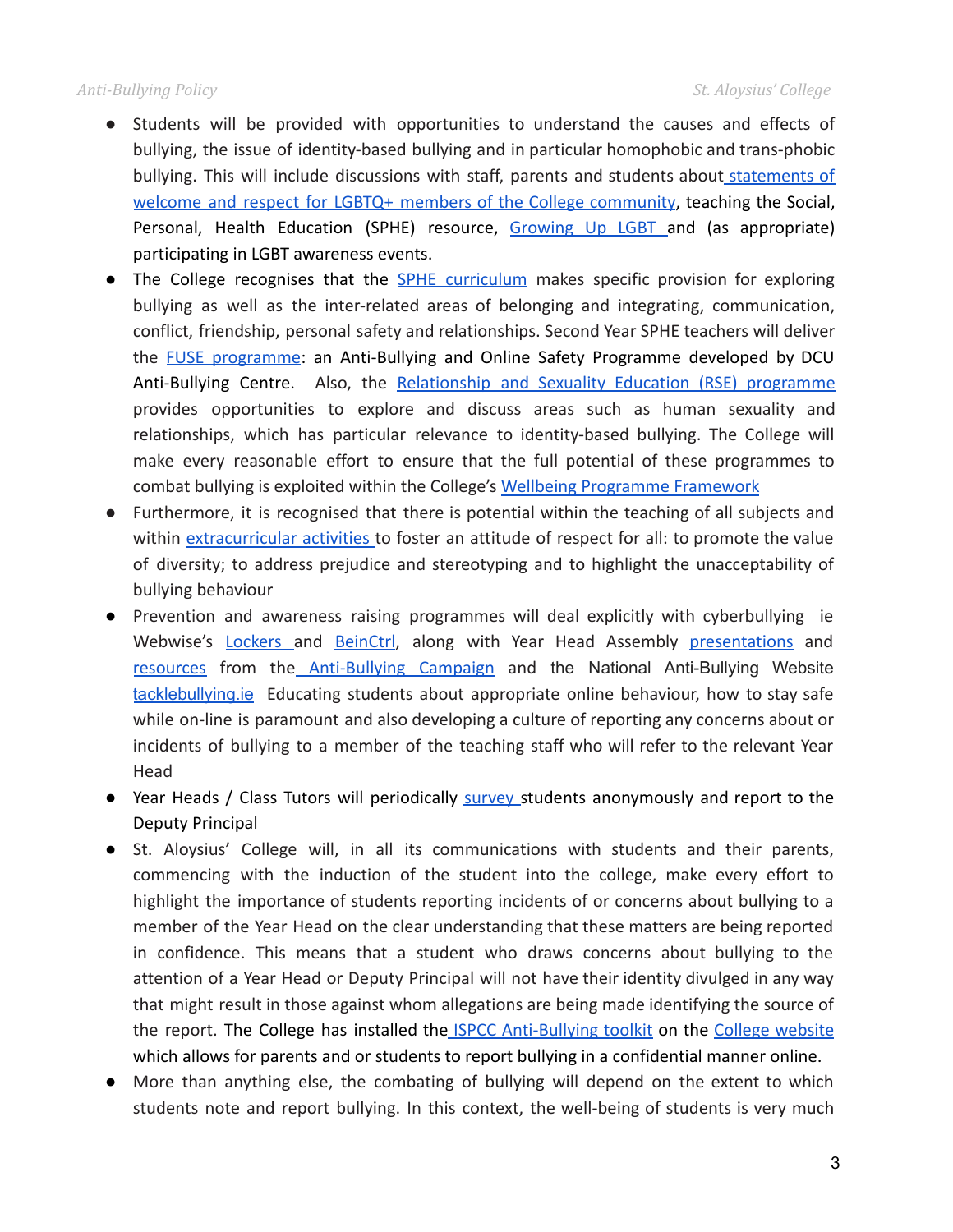dependent on the vigilance of their fellow students and their preparedness to report concerns about bullying to the teaching staff and/or college management. Students in the College are encouraged to be Upstanders rather than Bystanders. All teaching staff will reinforce this point to students on an ongoing basis. This point will be reinforced at assemblies during our **Annual [Anti-Bullying](https://padlet.com/e_collins1/47la1udhw2dv4akb) Awareness Campaign** week and at our yearly Parent's Evening on Bullying / Internet Safety i.e. [Trend Micro, 2021.](https://drive.google.com/file/d/1fOhGfzqf-MvZe5iOt-uzoUa1YClg28GC/view?usp=sharing)

- St. Aloysius' College adopts a school-wide approach (involving management, staff, parents, students and members of the wider community with a connection to the College) to prevent and combat bullying. In this context, the College is committed to engaging with parents. Firstly, the College will involve them in the development of policies and practices to combat bullying. Secondly, the College will hold annual information evenings for parents to ensure that they understand the way the College deals with bullying, and to provide them with reliable information on how they may contribute towards combating bullying. In this regard, it is important that parents realise that anyone can be a bully and anyone can be a target of bullying. It is not just other people's children that can bully. Here, also, it is important to realise that disagreements between young people are part and parcel of negotiating the road to adulthood and that every youthful disagreement should not be treated as a full-blown bullying episode
- The College may establish links with school bus drivers and others who come in to daily contact with our students in order to enlist them in countering bullying behaviour by reporting it to parents and/or the College
- Where necessary the College will seek the assistance of and work with NEPS, the HSE and the Gardaí, as appropriate, to combat bullying – identify the perpetrators and support the victims
- In combating bullying, the College will take particular account of the needs of pupils with disabilities or with SEN. This will involve improving inclusion, focusing on developing social skills, paying particular attention to student induction and cultivating a college culture that respects everyone and values helping one another
- The College will devote a staff development session (for teaching and non-teaching staff as appropriate) each academic year towards: raising the awareness of bullying among staff, building an understanding of what bullying is and providing guidance on how it is best combated – prevented, detected, investigated, documented (as appropriate) and resolved. This session will also provide opportunities for exploring the potential that exists within the teaching of all subjects and within extracurricular activities to foster an attitude of respect for all, to promote the value of diversity, to address prejudice and stereotyping, and to highlight the unacceptability of bullying behaviour
- A clear focus of all staff development around combating bullying will be the enablement of all staff to implement this policy and the [Anti-Bullying](https://drive.google.com/file/d/1-aj4s1QbeL_Tcl2uKvJHmzb0KkPwBP65/view?usp=sharing) Procedures for Primary and [Post-Primary Schools](https://drive.google.com/file/d/1-aj4s1QbeL_Tcl2uKvJHmzb0KkPwBP65/view?usp=sharing) consistently and effectively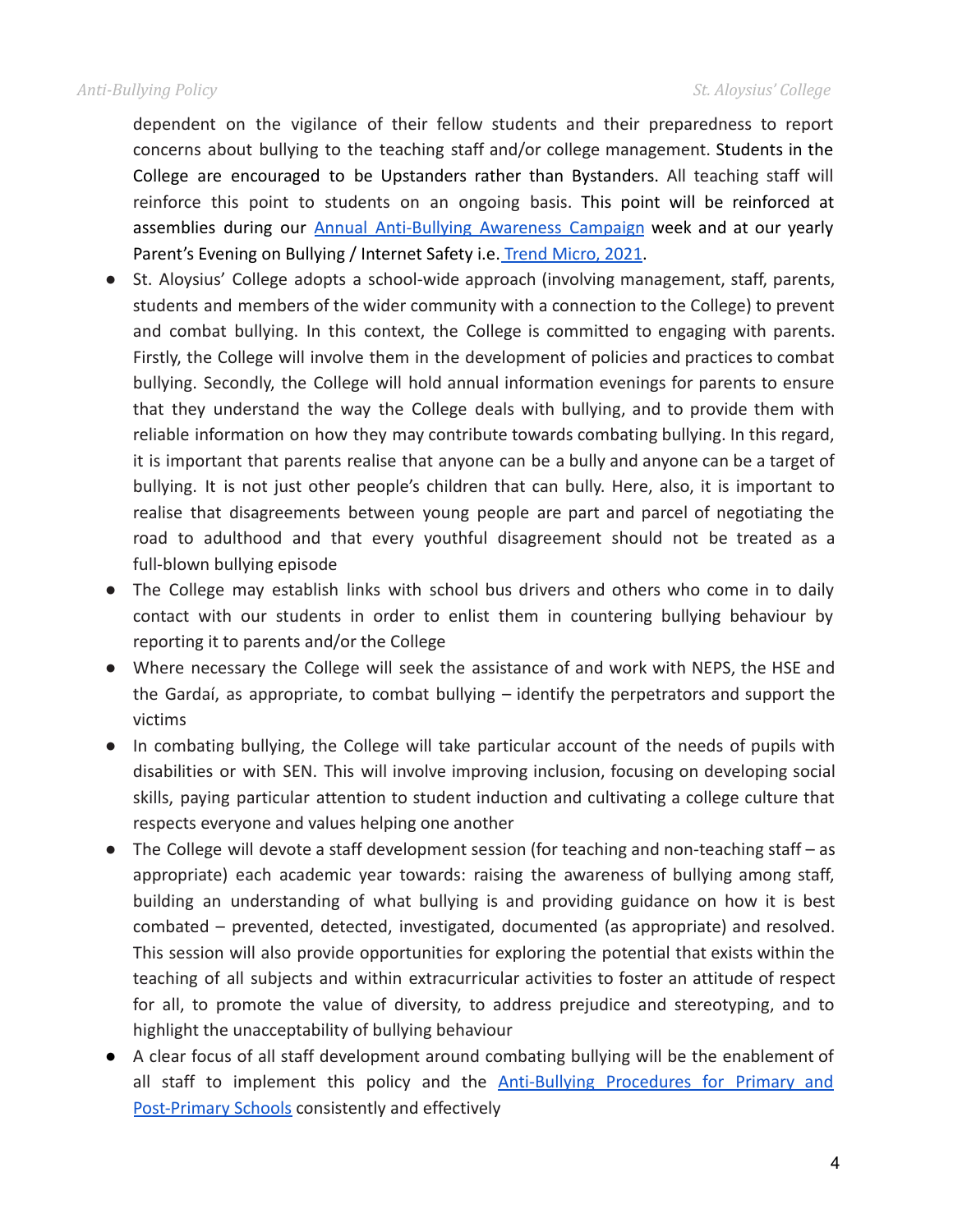- The College is committed to devoting a continuous professional development session each year to building the capacity of the College to combat bullying
- The College is committed to [surveying](https://forms.gle/X2FEZCtDbZfMwYGZ9) the student body regularly (at least once every academic year) to identify the extent of bullying and, in so far as is possible, the students that are affected by it
- The College's RSE and SPHE [programme](https://docs.google.com/document/d/1QguyKtABIzrk3Nk79K0pnqHEbHmjtMB92uvutLvxpUM/edit?usp=sharing) and [policy](https://docs.google.com/document/d/1f2-fUSGCxpCg4sxY4ZzyRzwSBs9jTQx1KULPGW9cg14/edit?usp=sharing) will specifically address the issue of bullying with each year group, each academic year
- The College will, each year, hold a Safe Internet Awareness day ie UNESCO [International](https://en.unesco.org/commemorations/dayagainstschoolviolenceandbullying) Day Against Violence and Bullying at School, including [Cyberbullying](https://en.unesco.org/commemorations/dayagainstschoolviolenceandbullying) and an [Anti-bullying](https://padlet.com/e_collins1/47la1udhw2dv4akb) [Awareness](https://padlet.com/e_collins1/47la1udhw2dv4akb) Campaign to highlight the whole issue of bullying and staying safe using modern technology
- The College's senior students will have a specific responsibility for recognising bullying behaviour, for bringing concerns about bullying behaviour to the attention of a teacher and for supporting vulnerable students in relation to bullying. The College will review best practice in this area by consulting with the student council, Parent's Association and outside agencies.

**6. Procedures for investigating, following up and recording of bullying behaviour, and intervention strategies used by the College for dealing with cases of bullying behaviour** (see Section 6.8 of the [Anti-Bullying Procedures for Primary and Post-Primary Schools](https://drive.google.com/file/d/1-aj4s1QbeL_Tcl2uKvJHmzb0KkPwBP65/view?usp=sharing)):

- Where a member of the teaching staff has a concern about a student being bullied, either as a result of a personal observation or as a result of receiving a report from a third party, s/he should refer the concern to the respective Year Head who will record the concern and follow up with a Deputy Principal who will investigate
- In investigating bullying behaviour or addressing bullying behaviour in any way, the Deputy Principal may seek the assistance and support of the Year Head, Principal, fellow Deputy Principal, Class Tutor or the Student Support Team at any time.
- Where a teacher or staff member is concerned that a particular bullying episode is causing serious upset to a student, staff member or other person, s/he should bring it to the attention of either the relevant Year Head, Principal or Deputy Principal at the earliest possible opportunity
- St. Aloysius' College reserves the right to investigate allegations of bullying (and to take disciplinary action where necessary) where bullying is perpetrated by a member of the college community and it impinges on the work or well-being of a student in the College during the academic year, even where the bullying acts are committed outside of the College.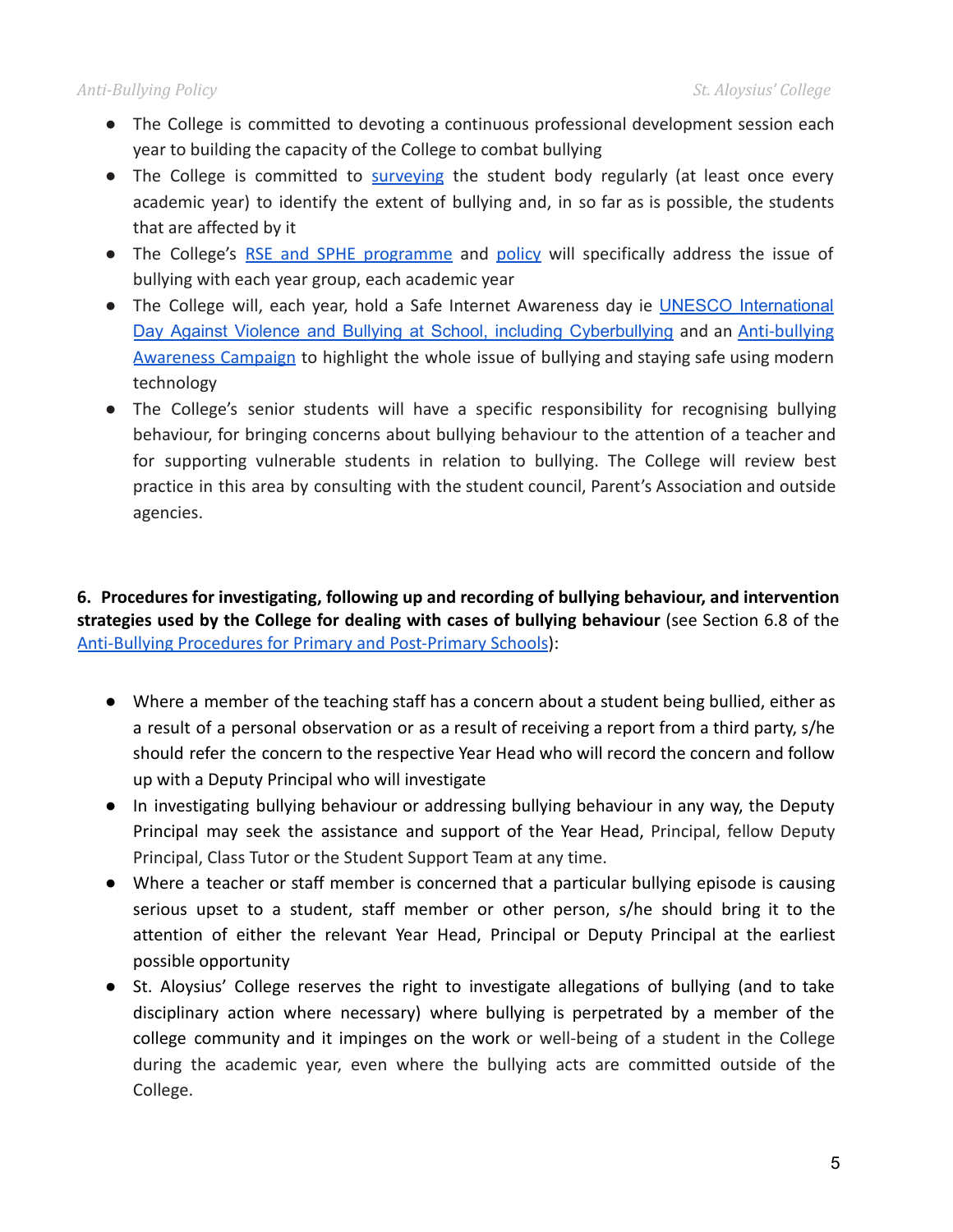• The College reserves the right, in accordance with Section 6.3.5 of the *[Anti-Bullying](https://drive.google.com/file/d/1-aj4s1QbeL_Tcl2uKvJHmzb0KkPwBP65/view?usp=sharing)* Procedures for Primary and [Post-Primary](https://drive.google.com/file/d/1-aj4s1QbeL_Tcl2uKvJHmzb0KkPwBP65/view?usp=sharing) Schools to seek the assistance of agencies such as NEPS, TUSLA - Child and Family Agency, and the Gardaí, where it deems such assistance is necessary to dealing effectively with bullying behaviour. In any case, where the College deems bullying behaviour to be potentially abusive (see sections 6.8.12, 6.8.13 and 6.8.14 of the DES Procedures) it will consult with the TUSLA to assist it in drawing up an appropriate response or to obtain advice or to make a formal child protection report to TUSLA or the Gardaí (as appropriate) in accordance with the DES Child Protection [Procedures](https://drive.google.com/file/d/1oby8Cs9qQp_7aguovD04fZeZchLFsMDF/view?usp=sharing) for Primary [and Post Primary Schools.](https://drive.google.com/file/d/1oby8Cs9qQp_7aguovD04fZeZchLFsMDF/view?usp=sharing)

Concerns about or allegations of bullying will be investigated and addressed in accordance with the College's [Anti-Bullying](https://docs.google.com/document/d/16xK24jZ6DGTcFrWrShzSL0OV7gwK6HMs_8M-pEVEKAU/edit?usp=sharing) Policy and Whole School Approach to Anti Bullying and Section 6.8.9 of the [Anti-Bullying Procedures for Primary and Post-Primary Schools](https://drive.google.com/file/d/1-aj4s1QbeL_Tcl2uKvJHmzb0KkPwBP65/view?usp=sharing)

These are summarised as follows.

- In investigating and dealing with bullying the focus will be on resolving the interpersonal issues and restoring, as far as is practicable, the relationships of the parties involved - rather than apportioning blame
- In investigating and dealing with bullying, the Deputy Principal will exercise their professional judgement to determine whether bullying has occurred and how best the situation might be resolved
- All reports of bullying, including anonymous reports, will be investigated and dealt with either by the Year Head or Deputy Principal. In this regard, it is incumbent on each teacher who becomes aware of bullying behaviour to bring such behaviour to the attention of the relevant Year Head who will record and refer to the Deputy Principal at the earliest possible opportunity
- It will be made clear to students in all years that when they report bullying behaviour they are not considered to be 'telling tales' but are behaving responsibly and that the well-being of other students is dependent on them reporting such behaviour to a teacher or their Year Head
- All non-teaching staff such as clerical and administrative, study supervisors, inclusion support assistants (ISAs), caretakers, cleaners, sports' coaches, those taking extracurricular activities and those driving school buses will be encouraged to report any incidents of bullying behaviour witnessed by them, or mentioned to them, to the school
- Incidents of bullying will be investigated in a calm, unemotional problem-solving manner.
- Incidents of bullying will generally be investigated outside of the classroom situation to ensure the privacy of all involved
- All interviews will be conducted with sensitivity and with due regard for the rights of students, irrespective of whether they are allegedly involved in bullying behaviour or in a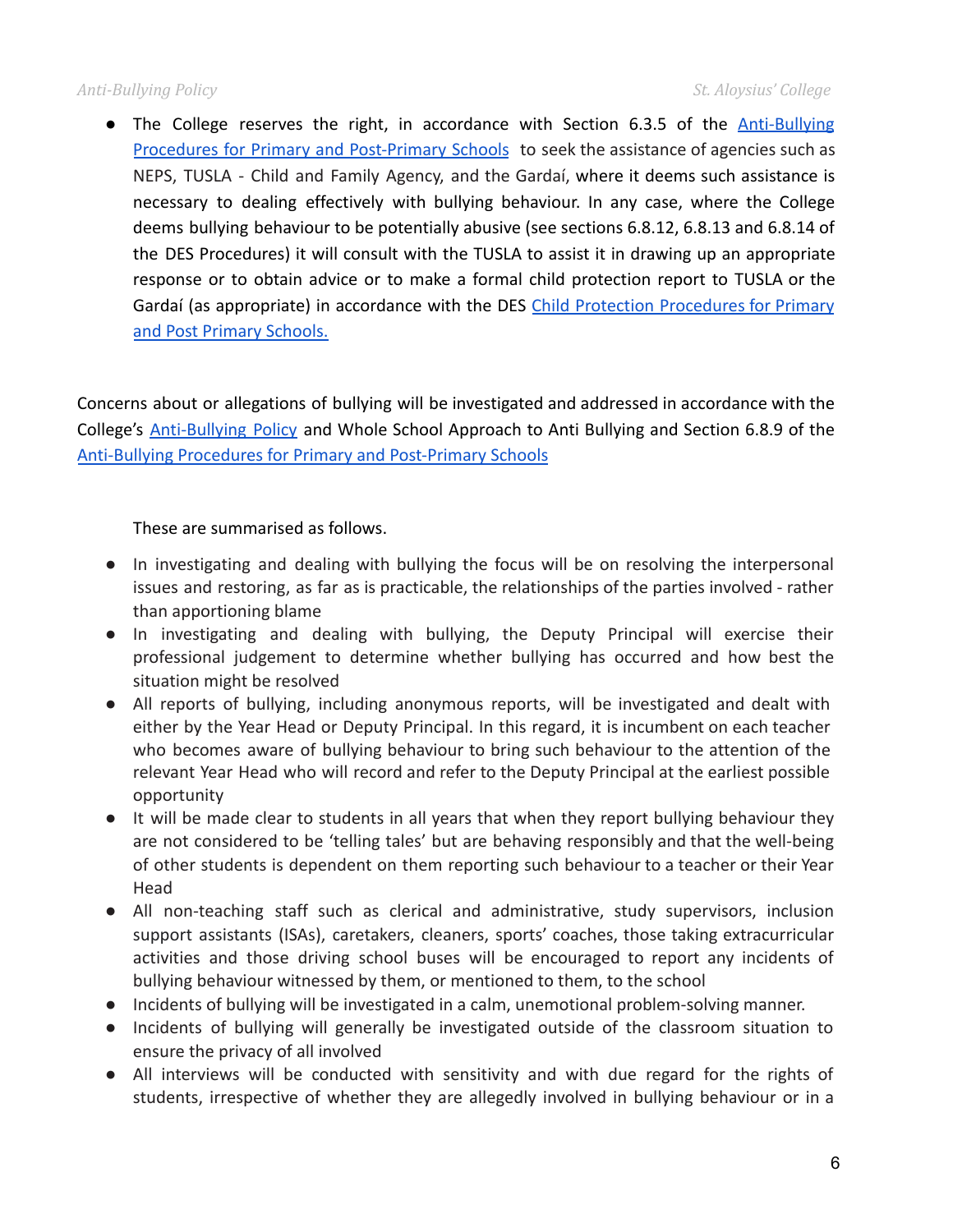position to provide information about the behaviour being investigated

- The Deputy Principal investigating bullying behaviour will calmly seek answers to questions of what, where, when, who and why in an impartial and fair manner
- Where a group is allegedly involved in bullying behaviour, each student will be met individually
- Where deemed appropriate, students may be asked to write down their account of what happened
- In accordance with Section 6.8.9 of the [Anti-Bullying](https://drive.google.com/file/d/1-aj4s1QbeL_Tcl2uKvJHmzb0KkPwBP65/view?usp=sharing) Procedures for Primary and [Post-Primary](https://drive.google.com/file/d/1-aj4s1QbeL_Tcl2uKvJHmzb0KkPwBP65/view?usp=sharing) Schools '*parents and students are expected to co-operate with any investigation and assist the school in resolving any issues and restoring, as far as is practicable, the relationships of the parties involved as quickly as possible*'
- Where the Deputy Principal investigating a bullying issue determines that bullying behaviour has occurred in the first instance, the parents/guardians of the student alleged to have engaged in bullying behaviour will not be contacted in line with the College's '*resolve without blame'* approach unless the report of bullying comes from a parent / guardian or member of the community
- If another incident arises the Deputy Principal will inform them of the matter and explain the actions being taken (by reference to the College's **[Anti-Bullying](https://docs.google.com/document/d/16xK24jZ6DGTcFrWrShzSL0OV7gwK6HMs_8M-pEVEKAU/edit?usp=sharing) Policy**). The College will give parents an opportunity to discuss ways in which they can reinforce or support the actions being taken by the College
- Where the Deputy Principal determines that a student has been engaged in bullying behaviour, it will be made clear to them how they are in breach of the college's Anti-bullying policy and every reasonable effort will be made to try to get them to see the situation from the perspective of the student/s being bullied using a [restorative justice](https://drive.google.com/file/d/1vTPYR-tAa6Q6ac49MQPnBRrgTHjUsfxR/view?usp=sharing) approach
- Where the College deems it necessary to impose disciplinary sanctions, it will be made clear to all involved (both the bullied and those doing the bullying and their parents) that this is a private matter between the student being disciplined, their parents and the College.
- As a follow up to a bullying issue being resolved, the Deputy Principal will contact both parties separately to review progress. Subsequently, but only if the student who has been bullied wants to, consideration may be given to meeting with both parties simultaneously as this can have a therapeutic effect
- Where the relevant Deputy Principal considers that the bullying behaviour has not been adequately and appropriately addressed within 20 school days after he/she has determined that bullying behaviour has occurred, the bullying incident must be recorded in the recording template at Appendix 1
- In determining whether a bullying case has been adequately and appropriately addressed the relevant teacher must, as part of his/her professional judgement, take the following factors into account
	- whether the bullying behaviour has ceased
	- whether any issues between the parties have been resolved as far as is practicable
	- $\circ$  whether the relationships between the parties have been restored as far as is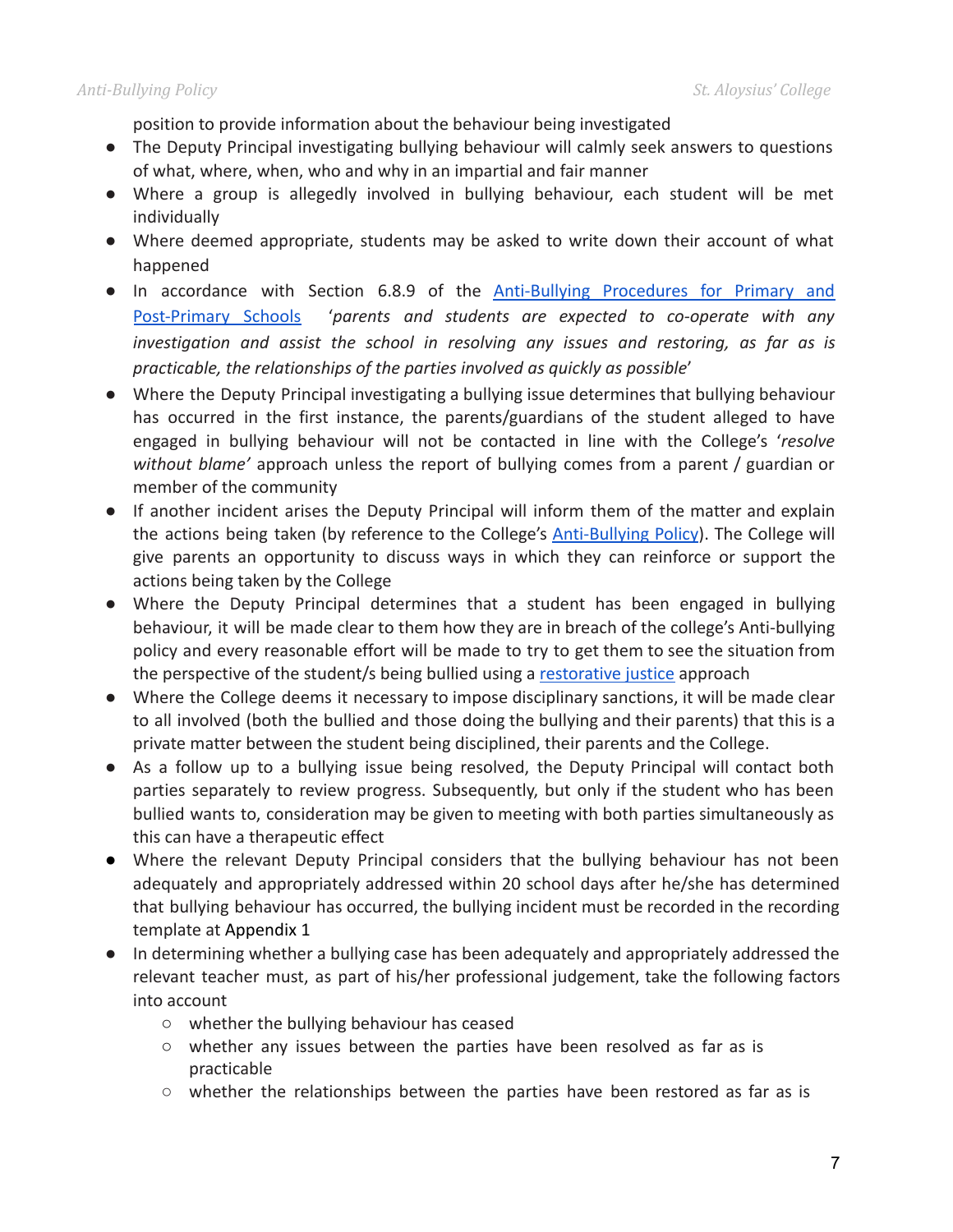practicable; and

- $\circ$  any feedback received from the parties involved, their parents/guardians or the school Principal or Deputy Principal
- Where a parent/guardian or a student who is more than 18 years old is not satisfied that the College has dealt with a bullying case in accordance with the **[Anti-Bullying](https://drive.google.com/file/d/1-aj4s1QbeL_Tcl2uKvJHmzb0KkPwBP65/view?usp=sharing) Procedures for** Primary and [Post-Primary](https://drive.google.com/file/d/1-aj4s1QbeL_Tcl2uKvJHmzb0KkPwBP65/view?usp=sharing) Schools they will be advised of their right to make an appeal to the College Board of Management. Such appeals shall be submitted, in writing setting out the grounds for the appeal, to the Chairperson of the Board within 15 school days of the parent/guardian informing the College principal that s/he is of the opinion that the College has not dealt with the bullying case in accordance with the **[Anti-Bullying](https://drive.google.com/file/d/1-aj4s1QbeL_Tcl2uKvJHmzb0KkPwBP65/view?usp=sharing) Procedures for** [Primary and Post-Primary Schools](https://drive.google.com/file/d/1-aj4s1QbeL_Tcl2uKvJHmzb0KkPwBP65/view?usp=sharing)
- Where a parent/guardian, having exercised his/her appeal to the Board of Management, is still not satisfied s/he will be advised of his/her right to make a complaint to the Ombudsman for Children.

**7. Programme of support for working with students affected by Bullying** (see Sections 6.8 15, 6.8.16 and 6.8.17 of the Anti-Bullying Procedures [for Primary and Post-Primary Schools](https://drive.google.com/file/d/1-aj4s1QbeL_Tcl2uKvJHmzb0KkPwBP65/view?usp=sharing)):

St. Aloysius' College will put in place a programme of support for students who have been bullied. This programme will involve the following elements

- offering appropriate guidance counselling, life coaching or chaplaincy support; and
- providing opportunities to participate in activities designed to raise their self esteem, to develop their social skills and to build their resilience.

Students who have been involved in bullying behaviour will be:

- provided with counselling to help them to learn other ways of meeting their needs without violating the rights of others; and
- provided with appropriate opportunities to build their self esteem and feelings of self-worth.

Students who observe incidents of bullying behaviour will be encouraged to discuss them with their teachers and their parents and to avail of counselling where they feel it may assist them to cope effectively with what they have experienced.

**8. Supervision and Monitoring of Pupils** (see Sections 6.8 15, 6.8.16 and 6.8.17 of the [Anti-Bullying](https://drive.google.com/file/d/1-aj4s1QbeL_Tcl2uKvJHmzb0KkPwBP65/view?usp=sharing) [Procedures for Primary and Post-Primary Schools\)](https://drive.google.com/file/d/1-aj4s1QbeL_Tcl2uKvJHmzb0KkPwBP65/view?usp=sharing):

The Board of Management confirms that appropriate supervision and monitoring policies and practices are in place to both prevent and deal with bullying behaviour and to facilitate early intervention where possible.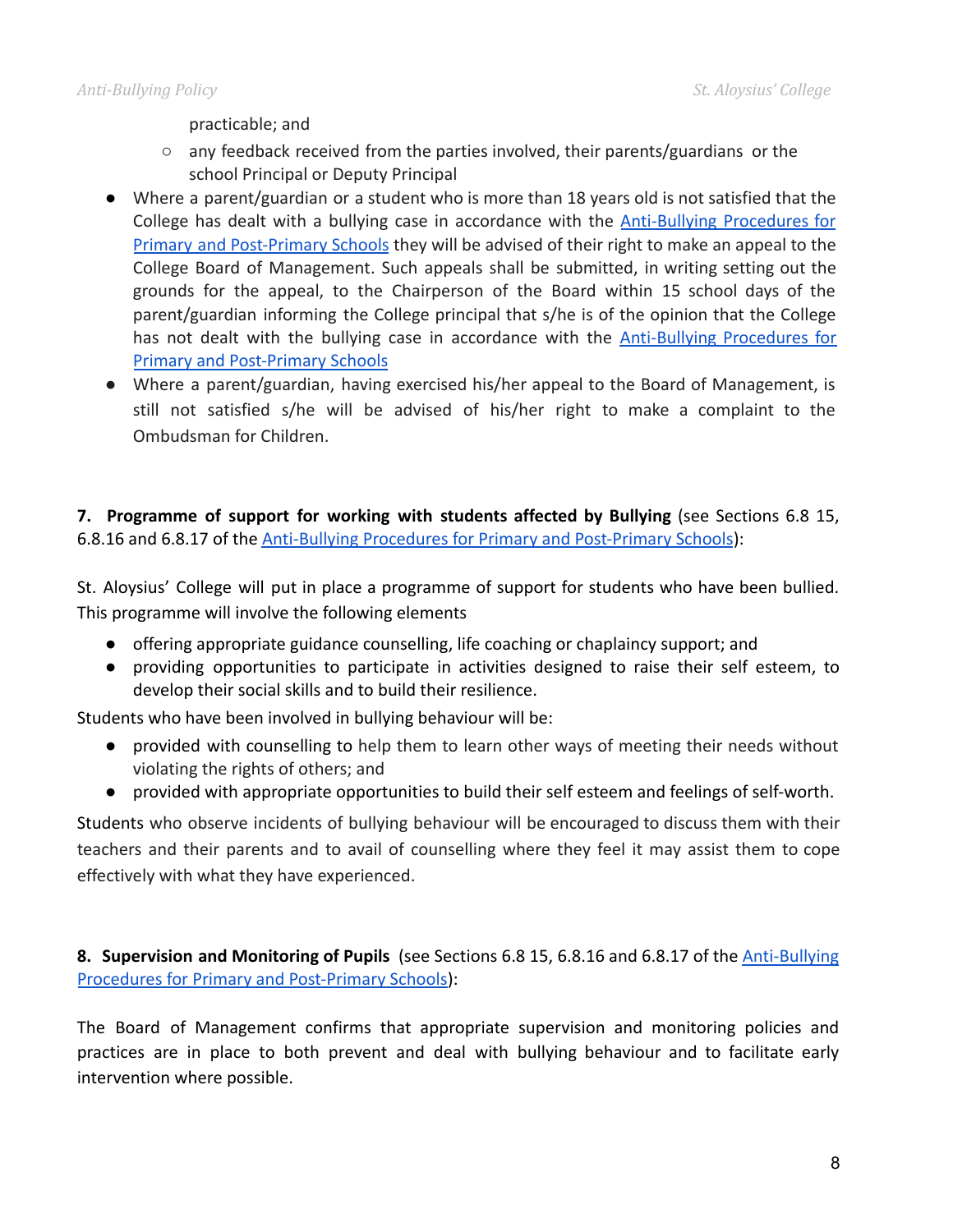### *Anti-Bullying Policy St. Aloysius' College*

The implementation and effectiveness of the College's anti-bullying policy will be an agenda item for staff meeting(s) – so the concerns about the policy and/or the welfare of individual students can be shared and effectively addressed.

Data gathered through the reporting templates will be collated and analysed annually by a Deputy Principal in association with the Year Heads/Anti Bullying team with a view to monitoring levels of bullying behaviour and identifying issues requiring attention. This analysis will complement the information gathered through the bullying surveys – see Section 6.

The Principal will provide a report at every Board of Management meeting(s) outlining:

- the overall number of bullying cases reported (by means of the bullying recording template) since the previous report to the Board
- confirmation that all cases referred via the recording template (Appendix 1**)** have been or are being dealt with in accordance with the College's anti-bullying policy and the [Anti-Bullying](https://drive.google.com/file/d/1-aj4s1QbeL_Tcl2uKvJHmzb0KkPwBP65/view?usp=sharing) [Procedures for Primary and Post-Primary Schools](https://drive.google.com/file/d/1-aj4s1QbeL_Tcl2uKvJHmzb0KkPwBP65/view?usp=sharing)
- the minutes of Board of Management' meetings will record the Principal's report but in doing so will not include any identifying details of the students involved.

### **9. Parent(s) / Guardian(s) Responsibilities**

- Parent(s)/Guardian(s) should be familiar with policies and practices to combat bullying in St. Aloysius' College
- Attend the annual information evenings for parent(s)/guardian(s) to ensure that they understand the way the College deals with bullying
- In accordance with Section 6.8.9 of the [Anti-Bullying](https://drive.google.com/file/d/1-aj4s1QbeL_Tcl2uKvJHmzb0KkPwBP65/view?usp=sharing) Procedures for Primary and [Post-Primary](https://drive.google.com/file/d/1-aj4s1QbeL_Tcl2uKvJHmzb0KkPwBP65/view?usp=sharing) Schools "parents and students are expected to co-operate with any investigation and assist the school in resolving any issues and restoring, as far as is practicable, the relationships of the parties involved as quickly as possible"
- In so far as possible parent(s)/guardian(s) are advised to monitor their daughter's online activity. The Our [Pact](https://ourpact.com/) app allows parents to schedule screen time and block and grant content access.
- Be as informed as possible i.e. [Cyberbullying: A Guide](https://www.webwise.ie/parents/cyberbullying-a-guide-2/) for Parents
- Please be advised where St. Aloysius' College advises a student and parent / guardian to not engage in social media and this advice is not taken the College is severely limited in its actions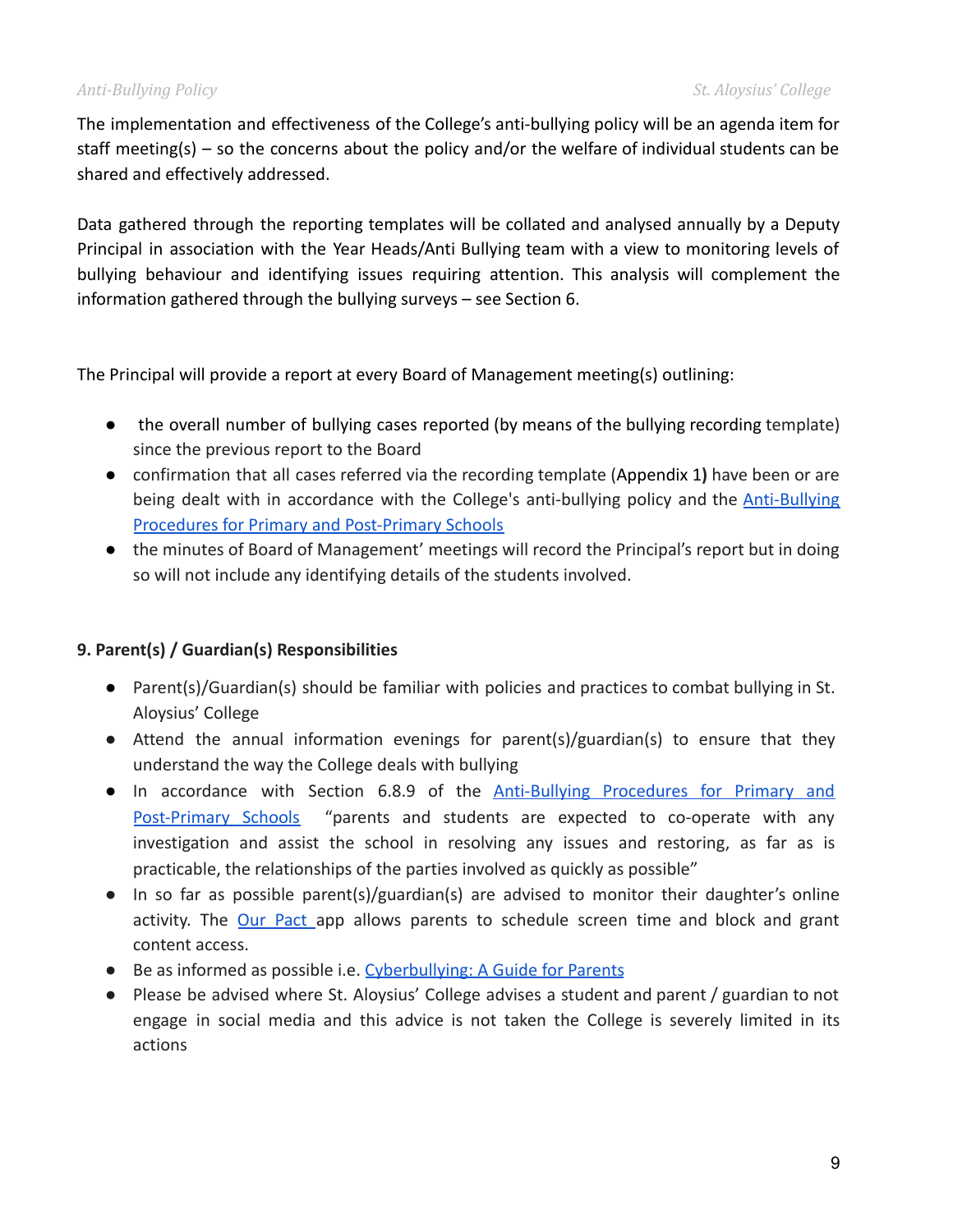### **10. Prevention of Harassment**

The Board of Management confirms that the school will, in accordance with its obligations under equality legislation, take all such steps that are reasonably practicable to prevent the sexual harassment of pupils or staff or the harassment of pupils or staff on any of the nine grounds specified i.e. gender including transgender, civil status, family status, sexual orientation, religion, age, disability, race and membership of the Traveller community.

**11.** This policy was adopted by the Board of Management on the **16th of November 2021**.

**12.** This policy has been made available to school personnel, published on the school website (or where none exists, is otherwise readily accessible to parents and pupils on request) and provided to the Parents' Association (where one exists). A copy of this policy will be made available to the Department and the patron if requested.

**13.** This policy and its implementation will be reviewed by the Board of Management once in every academic year. Written notification that the review has been completed will be made available to school personnel, published on the school website (or where none exists, be otherwise readily accessible to parents and pupils on request) and provided to the Parents' Association (where one exists). A record of the review and its outcome will be made available, if requested, to the patron and the Department.

 $Signed:$   $\int_{\alpha}^{R} \mathcal{Y}_{\alpha}$   $\int_{\alpha}^{R}$   $\int_{\alpha}^{R} \mathcal{Y}_{\alpha}$   $\int_{\alpha}^{R}$   $\int_{\alpha}^{R}$   $Signed:$ 

Chairperson, Board of Management Principal/Secretary to the Board of Management

Date: 16<sup>th</sup> November, 2021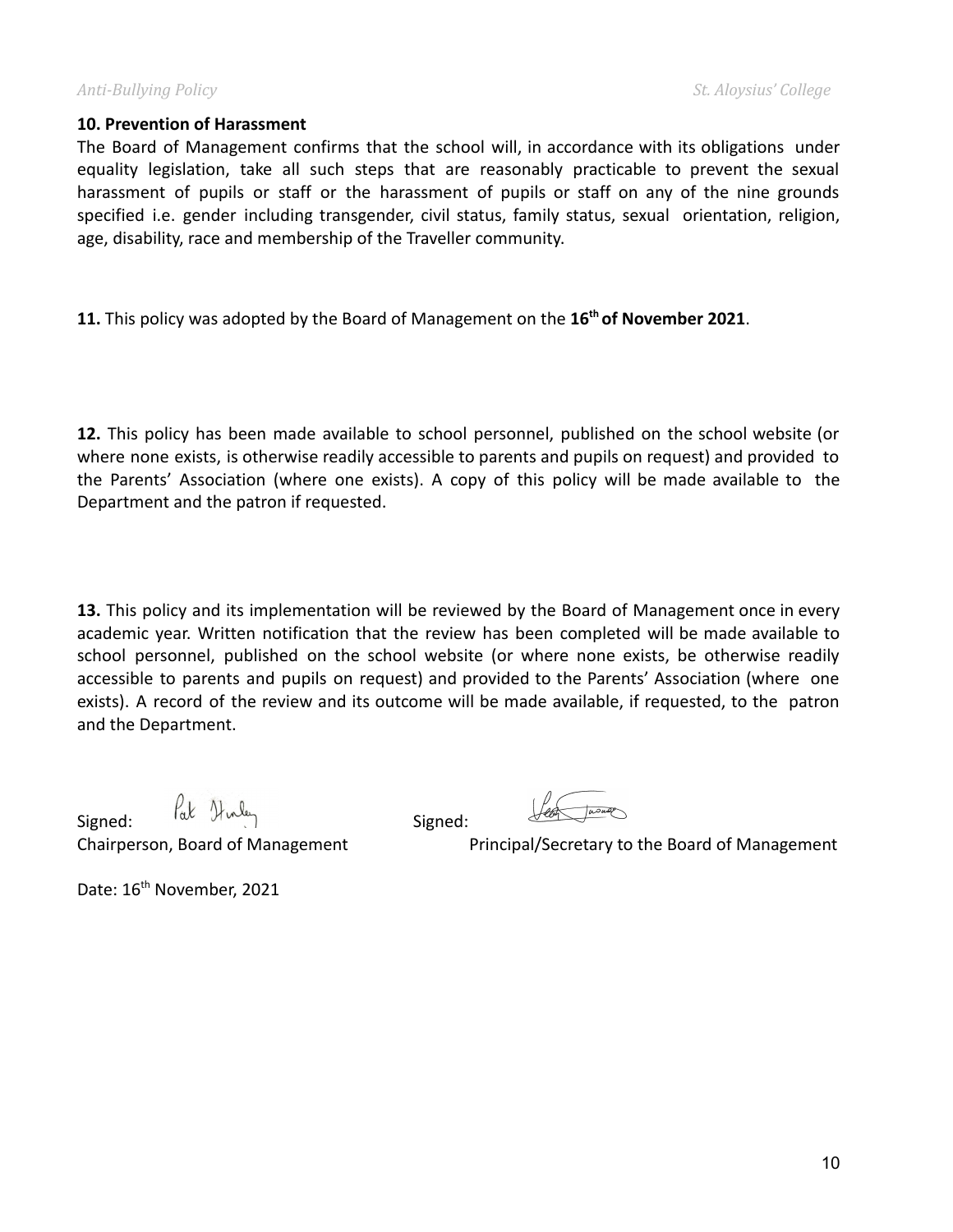## **Annual Notification regarding the Board of Management's review of the Anti-Bullying Policy**

To: The Le Cheilé Schools Trust

The Board of Management of St. Aloysius College wishes to inform you that:

 $\Box$  The Board of Management's annual review of the school's anti-bullying policy and its implementation was completed at the Board meeting of \_\_\_\_\_\_\_\_\_\_\_\_\_\_\_ [date].

 $\Box$  This review was conducted in accordance with the [checklist](https://docs.google.com/document/d/1KwxXeO5giJavws683DBz12Q6_5zcJyaNacqYXVXxwRo/edit) set out in Appendix 4 of the Anti-Bullying [Procedures for Primary and Post-Primary](https://drive.google.com/file/d/1-aj4s1QbeL_Tcl2uKvJHmzb0KkPwBP65/view?usp=sharing) Schools.

Chairperson, Board of Management

Signed \_\_\_\_\_\_\_\_\_\_\_\_\_\_\_\_\_\_\_\_\_\_\_\_\_\_\_\_\_\_\_\_\_\_\_\_\_ Date \_\_\_\_\_\_\_\_\_\_\_\_\_\_\_\_

Principal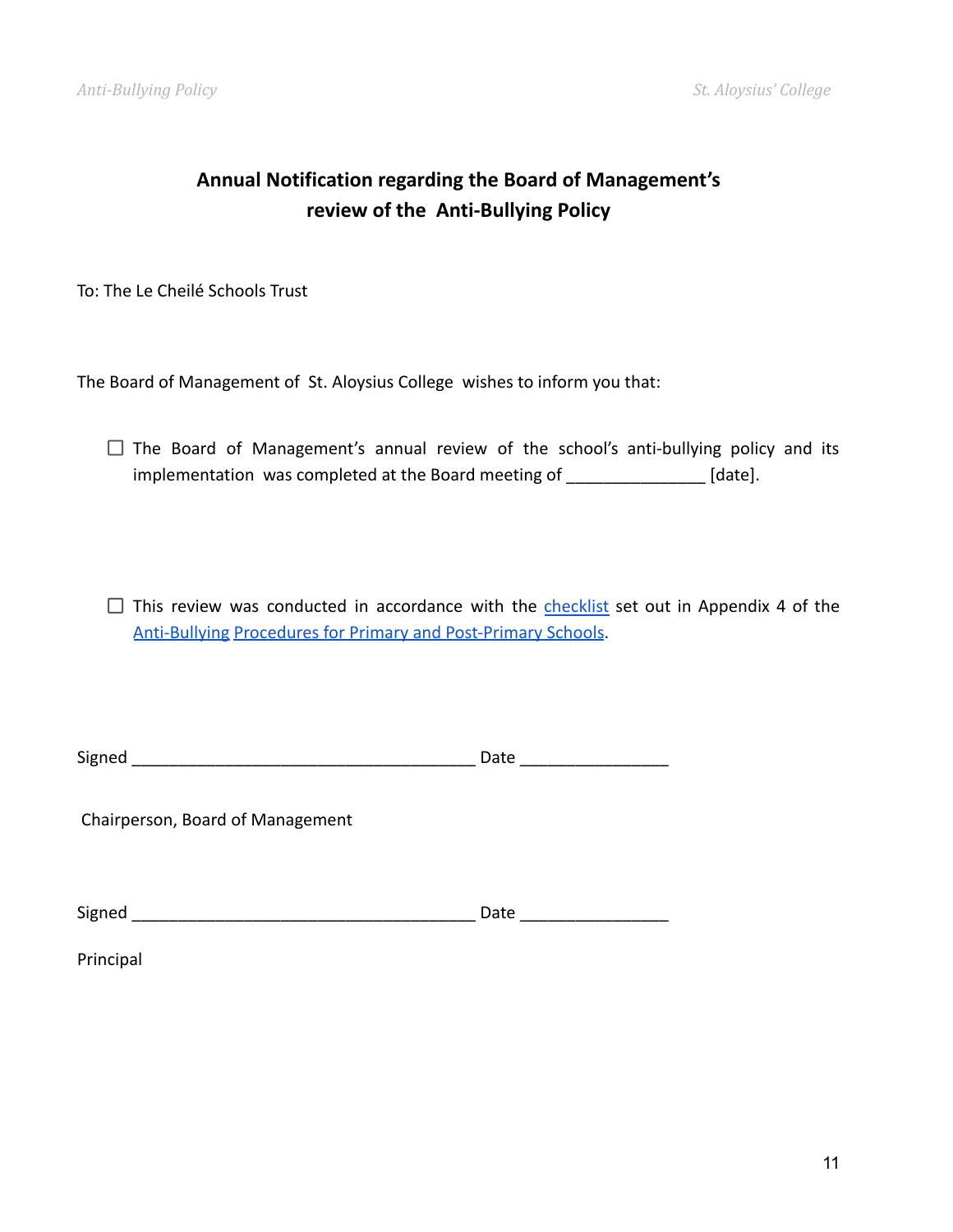### **Appendix 1 [Template for Recording Bullying Behaviour](https://drive.google.com/file/d/1yQ1uBrZtUeHvwQnlik0m98wBNACftA2R/view?usp=sharing)**

\_\_\_\_\_\_\_\_\_\_\_\_\_\_\_\_\_\_\_\_\_\_\_\_\_\_\_\_\_\_\_\_\_\_\_\_\_\_\_\_\_\_\_\_\_\_\_\_\_\_\_\_\_\_\_\_\_\_\_\_\_\_\_\_\_\_\_\_\_\_\_\_\_\_\_\_\_\_\_\_ \_\_\_\_\_\_\_\_\_\_\_\_\_\_\_\_\_\_\_\_\_\_\_\_\_\_\_\_\_\_\_\_\_\_\_\_\_\_\_\_\_\_\_\_\_\_\_\_\_\_\_\_\_\_\_\_\_\_\_\_\_\_\_\_\_\_\_\_\_\_\_\_\_\_\_\_\_\_\_\_ \_\_\_\_\_\_\_\_\_\_\_\_\_\_\_\_\_\_\_\_\_\_\_\_\_\_\_\_\_\_\_\_\_\_\_\_\_\_\_\_\_\_\_\_\_\_\_\_\_\_\_\_\_\_\_\_\_\_\_\_\_\_\_\_\_\_\_\_\_\_\_\_\_\_\_\_\_\_\_\_

### **1. Name of pupil being bullied and class group**

Name \_\_\_\_\_\_\_\_\_\_\_\_\_\_\_\_\_\_\_\_\_\_\_\_\_\_\_\_\_\_\_\_\_\_\_\_\_\_\_\_\_Class\_\_\_\_\_\_\_\_\_\_\_\_\_\_\_\_\_\_

### **2. Name(s) and class(es) of pupil(s) engaged in bullying behaviour**

**3. Source** of bullying

concern/report (tick relevant  $box(es))$ \*

| Pupil concerned    |  |  |
|--------------------|--|--|
| <b>Other Pupil</b> |  |  |
| Parent             |  |  |
| Teacher            |  |  |
| Other              |  |  |
|                    |  |  |

### **4. Location** of incidents (tick relevant box(es))\*

| Playground        |  |
|-------------------|--|
| Classroom         |  |
| Corridor          |  |
| <b>Toilets</b>    |  |
| <b>School Bus</b> |  |
| Other             |  |

### **5. Name of person(s) who reported** the bullying concern

### **6. Type** of Bullying Behaviour (tick relevant box(es)) \*

| <b>Physical Aggression</b> | Cyber-bullying          |  |
|----------------------------|-------------------------|--|
| Damage to Property         | Intimidation            |  |
| Isolation/Exclusion        | <b>Malicious Gossip</b> |  |
| Name Calling               | Other (specify)         |  |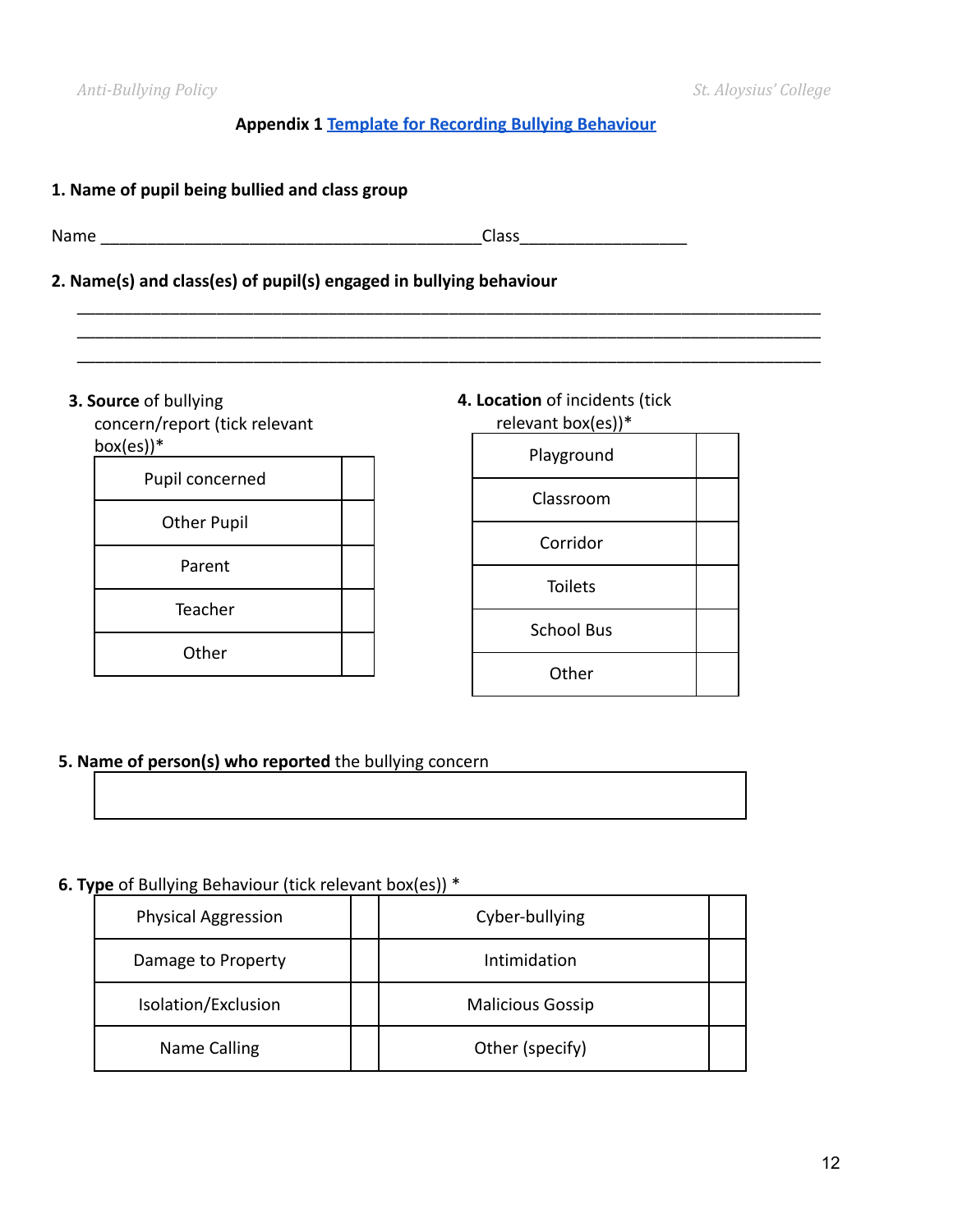### **7. Where behaviour is regarded as identity-based bullying, indicate the relevant category:**

| Homophobic | Disability/SEN<br>related | Racist | Membership of<br><b>Traveller community</b> | Other (specify) |
|------------|---------------------------|--------|---------------------------------------------|-----------------|
|            |                           |        |                                             |                 |

### **8. Brief Description of bullying behaviour and its impact**

### **9. Details of actions taken**

Signed \_\_\_\_\_\_\_\_\_\_\_\_\_\_\_\_\_\_\_\_\_\_\_\_\_\_\_\_\_\_ (Relevant Teacher) Date \_\_\_\_\_\_\_\_\_\_\_\_\_\_\_\_\_\_\_\_\_

Date submitted to Principal/Deputy Principal \_\_\_\_\_\_\_\_\_\_\_\_\_\_\_\_\_\_\_\_\_\_\_

**\* Note:** The categories listed in the tables 3, 4 & 6 are suggested and schools may add to or amend these to suit their own circumstances.